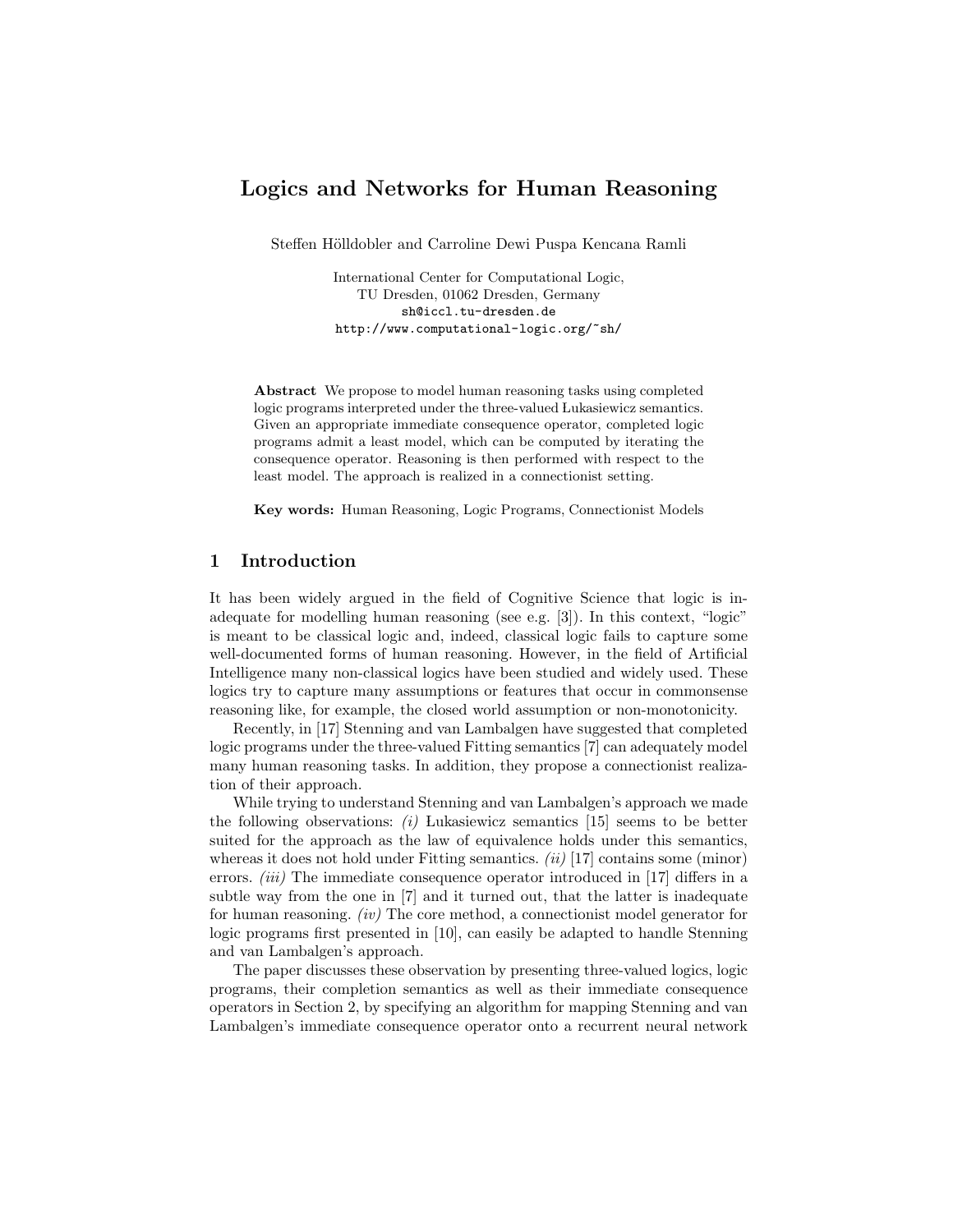with feed-forward core in Section 3, by showing how some human reasoning task can be adequately modelled in the proposed logic and its connectionist realization in Section 4, and by discussing our findings in Section 5.

# 2 Logics, Programs and Consequence Operators

#### 2.1 Three-Valued Logics

In this paper we consider (propositional logic) languages over an alphabet consisting of (propositional) variables, the connectives  $\{\neg, \wedge, \vee, \rightarrow, \leftrightarrow\}$  and paranthesis. We will consider various three-valued logics based on the semantics of their connectives (see Table 1): Lukasiewicz has proposed  $\{\neg, \wedge, \vee, \rightarrow_L, \leftrightarrow_L\}$ [15], Kleene uses  $\{\neg, \wedge, \vee, \rightarrow_K, \leftrightarrow_K\}$  in his strong three-valued logic [14] and  $\{\neg, \wedge, \vee, \rightarrow_K, \leftrightarrow_c\}$  is suggested by Fitting for logic programming [7] and used by Stenning and van Lambalgen to model human reasoning [17].

An interpretation is a mapping from the language to the set of truth values  ${\{\top, \bot, u\}}$ . Using Table 1 an interpretation for a given formula is uniquely determined by specifying the values for the propositional variables occurring in it. We will represent interpretations by pairs  $\langle I^{\top}, I^{\perp} \rangle$ , where the set  $I^{\top}$  contains all variables which are mapped to  $\top$ , the set  $I^{\perp}$  contains all variables mapped to  $\perp$ , and all variables which occur neither in  $I^{\top}$  nor in  $I^{\perp}$  are mapped to u. We use  $I_K$ ,  $I_F$  and  $I_L$  to denote that an interpretation I uses Kleene, Fitting or Lukasiewicz semantics, respectively. Furthermore, let  $\mathcal I$  denote the set of all interpretation.  $(\mathcal{I}, \subseteq)$  is a complete semilattice (see [7]). Finally, an interpretation I is said to be a model for a formula G iff  $I(G) = \top$ .

One should observe, that the law of equivalence (for all interpretations  $I$ :  $I(F \leftrightarrow G) = I((F \to G) \land (G \to F)))$  holds under Lukasiewicz and Kleene semantics, but not under Fitting semantics.

#### 2.2 Programs

A (program) clause is an expression of the form  $A \leftarrow B_1 \wedge \ldots \wedge B_n, n \ge 1$ , where A is an atom and each  $B_i$ ,  $1 \leq i \leq n$ , is either a literal (i.e., atom or negated

|                  |                           |                  |                  |                           | ٧                         | $\rightarrow$ K           | $\rightarrow_{L}$ | $\leftrightarrow_K$ | $\leftrightarrow$ E |  |
|------------------|---------------------------|------------------|------------------|---------------------------|---------------------------|---------------------------|-------------------|---------------------|---------------------|--|
|                  |                           |                  |                  |                           |                           |                           |                   |                     |                     |  |
|                  |                           |                  |                  |                           |                           |                           |                   |                     |                     |  |
| $\boldsymbol{u}$ | $\boldsymbol{\mathit{u}}$ | $\boldsymbol{u}$ |                  | $\boldsymbol{\mathit{u}}$ |                           |                           |                   | $\boldsymbol{u}$    | $\boldsymbol{u}$    |  |
|                  |                           |                  |                  |                           |                           |                           | $\mathbf{I}$      |                     |                     |  |
|                  |                           |                  |                  |                           |                           |                           |                   |                     |                     |  |
|                  |                           | $\boldsymbol{u}$ |                  |                           | $\boldsymbol{u}$          | $\boldsymbol{u}$          | $\boldsymbol{u}$  | $\boldsymbol{u}$    | $\boldsymbol{u}$    |  |
|                  |                           |                  | $\boldsymbol{u}$ | $\boldsymbol{\mathit{u}}$ |                           | $\boldsymbol{u}$          | $\boldsymbol{u}$  | $\boldsymbol{u}$    | $\boldsymbol{u}$    |  |
|                  |                           |                  | $\boldsymbol{u}$ |                           | $\boldsymbol{u}$          |                           |                   | $\boldsymbol{u}$    | $\boldsymbol{u}$    |  |
|                  |                           | $\boldsymbol{u}$ | $\boldsymbol{u}$ | $\boldsymbol{\mathit{u}}$ | $\boldsymbol{\mathit{u}}$ | $\boldsymbol{\mathit{u}}$ |                   | $\boldsymbol{u}$    |                     |  |

Table 1. Truth tables for 3-valued logics.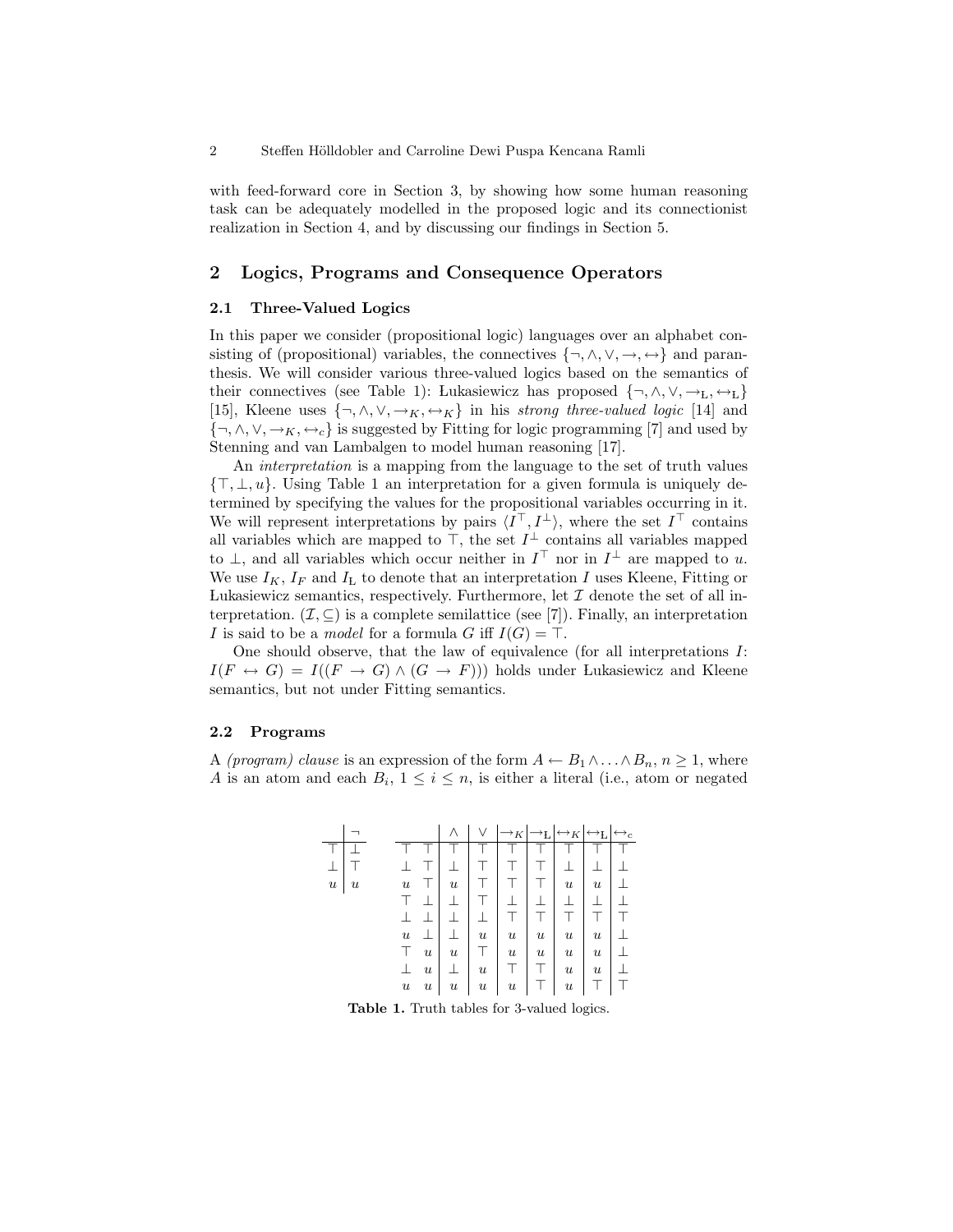atom),  $\top$  or  $\bot$ . A is called head and  $B_1 \wedge \ldots \wedge B_n$  body of the program clause.  $\top$ is a valid formula, whereas  $\perp$  is an unsatisfiable one. One should observe that the body of each clause is non-empty. A clause of the form  $A \leftarrow \top$  is called *positive* fact. A clause of the form  $A \leftarrow \perp$  is called negative fact. A (logic) program is a finite set of clauses. Two examples are  $\mathcal{P}_1 = \{p \leftarrow q\}$  and  $\mathcal{P}_2 = \{p \leftarrow q, q \leftarrow \perp\}.$ 

#### 2.3 Completion

Let  $P$  be a program. It is turned into a single formula in the following way:

- 1. All clauses with the same head  $A \leftarrow Body_1, \ldots, A \leftarrow Body_n$  are replaced by the single formula  $A \leftarrow Body_1 \vee \ldots \vee Body_n$ .
- 2. The resulting set is replaced by its conjunction.
- 3. If A is a variable occurring in P with no clause in P of the form  $A \leftarrow Body$ , then add  $A \leftarrow \perp$ .
- 4. All occurrences of  $\leftarrow$  are replaced by  $\leftrightarrow$ .

The resulting formula is called *completion of*  $P$  and is denoted by  $comp(P)$ . If the third step is omitted, then the resulting formula is called weak completion of P and is denoted by wcomp(P). For example, wcomp(P<sub>1</sub>) =  $(p \leftrightarrow q) \neq$  $comp(\mathcal{P}_1) = (p \leftrightarrow q) \land (q \leftrightarrow \bot) = comp(\mathcal{P}_2) = wcomp(\mathcal{P}_2).$ 

Let  $I = \langle \{p, q\}, \emptyset \rangle$ .  $I_K(\mathcal{P}_2) = I_F(\mathcal{P}_2) = I_L(\mathcal{P}_2) = \top$ , whereas  $I_K(\text{comp}(\mathcal{P}_2)) =$  $I_F(comp(\mathcal{P}_2)) = I_L(comp(\mathcal{P}_2)) = \perp$ . The completion forces all models to map q to  $\perp$ , and the same holds for the weak completion.

Let  $I = \langle \emptyset, \emptyset \rangle$ .  $I_K(p \leftrightarrow p) = u$ , whereas  $I_F(p \leftrightarrow p) = \top$ . This has led Fitting to consider  $\leftrightarrow_c$  in [7]. One should observe that  $I_K(p \leftarrow p) = I_F(p \leftarrow p) = u$ . In other words, whereas I is a model for the completed program  $p \leftrightarrow p$ , it is not a model for  $p \leftarrow p$  under the Fitting semantics. On the other hand,  $I_{\mathcal{L}}(p \leftrightarrow p) = I_{\mathcal{L}}(p \leftarrow p) = \top.$ 

#### 2.4 Consequence Operators

In [7] Fitting has defined an immediate consequence operator  $\Phi_{F,\mathcal{P}}(I)$  =  $\langle J^{\top}, J^{\perp} \rangle$ , where  $J^{\top} = \{ A \mid A \leftarrow Body \in \mathcal{P} \text{ and } I(Body) = \top \}$  and  $J^{\perp} =$  ${A \mid \text{for all } A \leftarrow Body \in \mathcal{P}: I(Body) = \perp}.$  One should note that  $I_K(Body) =$  $I_F(Body) = I_L(Body)$  because the body of a clause is a conjunction of literals. Fitting has shown that  $\Phi_{F,\mathcal{P}}$  is monotone on  $(\mathcal{I}, \subseteq)$ .

**Proposition 1.**  $\Phi_{F,P}$  is continuous and admits a least fixed point lfp( $\Phi_{F,P}$ ).

Proof Because our programs are finite and, thus, the underlying alphabet and all directed subsets of I are finite, we find that a monotone  $\Phi_{F,P}$  is also continuous (see e.g. [18]). Hence,  $\Phi_{F,\mathcal{P}}$  admits a least fixed point, which can be computed by iterating  $\Phi_{F,\mathcal{P}}$  starting with the empty interpretation.  $\Box$ 

 $lfp(\Phi_{F,P})$  is equal to the least model of  $comp(\mathcal{P})$  under Fitting semantics. For example,  $lfp(\Phi_{F,\mathcal{P}_1}) = lfp(\Phi_{F,\mathcal{P}_2}) = \langle \emptyset, \{p,q\} \rangle.$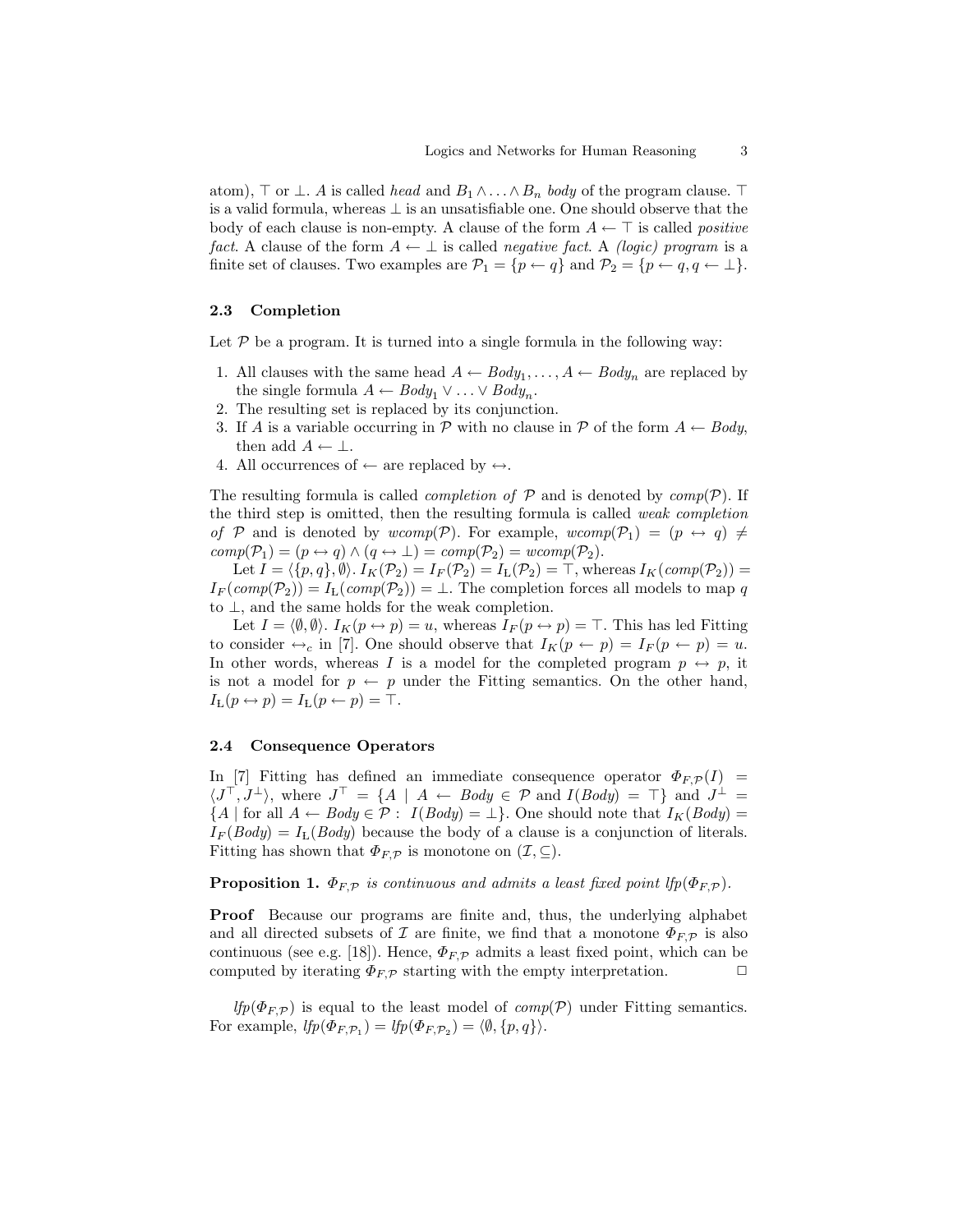4 Steffen Hölldobler and Carroline Dewi Puspa Kencana Ramli

In [17] Stenning and van Lambalgen have defined a slightly different immediate consequence operator:  $\Phi_{SvL,\mathcal{P}}(I) = \langle J^{\top}, J^{\perp} \rangle$ , where  $J^{\top} = \{A \mid A \leftarrow Body \in$ P and  $I(Body) = \top$  and  $J^{\perp} = \{A \mid \text{there exists } A \leftarrow Body \in \mathcal{P} \text{ and for all } A \leftarrow$  $Body \in \mathcal{P}: I(Body) = \perp$ . They showed that this operator is also monotone.

**Proposition 2.**  $\Phi_{SvL,\mathcal{P}}$  is continuous and admits a least fixed point lfp( $\Phi_{SvL,\mathcal{P}}$ ).

This result can be proven along the lines of the proof of Propostion 1. For example,  $lfp(\Phi_{SvL, P_1}) = \langle \emptyset, \emptyset \rangle$  and  $lfp(\Phi_{SvL, P_2}) = \langle \emptyset, \{p, q\} \rangle$ . In addition, Stenning and van Lambalgen make the following claims, where they assume that models are defined with respect to Fitting semantics:

- **A.** The least fixed point of  $\Phi_{SvL,\mathcal{P}}$  can be shown to be the minimal model of  $\mathcal{P}$ (Lemma 4(1.) in [17]).
- **B.** All models of  $comp(\mathcal{P})$  are fixed points of  $\Phi_{SvL,\mathcal{P}}$  (Lemma 4(3.) in [17]).

Both claims are false. Consider  $\mathcal{P}_1 = \{p \leftarrow q\}$  and let  $I = \langle \emptyset, \emptyset \rangle$ . As discussed before,  $lfp(\Phi_{SvL,\mathcal{P}_1}) = I$ , but  $I_F(\mathcal{P}_1) = u$ ; thus, we have obtained a counter example for A. One should observe that the minimal models of  $P_1$  under Fitting semantics are  $\langle \{p\}, \emptyset \rangle$  and  $\langle \emptyset, \{q\} \rangle$ , both of which are not fixed points of  $\Phi_{SvL, \mathcal{P}_1}$ . Now let  $I'' = \langle \emptyset, \{p, q\} \rangle$  and  $I' = \langle \emptyset, \{p\} \rangle$ .  $I''_F(\text{comp}(\mathcal{P}_1)) = \top$ , but  $\Phi_{SvL, \mathcal{P}_1}(I'') =$  $I', \ \Phi_{Svl, \mathcal{P}_1}(I') = I, \text{ and } \ \Phi_{Svl, \mathcal{P}_1}(I) = I; \text{ thus, we have obtained a counter.}$ example for B.

Problem A. can be overcome if we interprete programs under Lukasiewicz semantics. For the discussed example we find  $I_L(\mathcal{P}_1) = \top$ , which is no coincidence as we will show in the sequel.

**Proposition 3.** (i) If  $I_L(\text{wcomp}(\mathcal{P})) = \top$  then  $\Phi_{SvL,\mathcal{P}}(I) \subseteq I$ . (ii) If  $\Phi_{SvL,\mathcal{P}}(I) = I$  then  $I_L(\text{wcomp}(\mathcal{P})) = \top$ .

**Proof Sketch** (i) If  $I_L(wcomp(\mathcal{P})) = \top$  then for for each equivalence  $A \leftrightarrow$  $Body_1 \vee \ldots \vee Body_n$  occurring in  $wcomp(\mathcal{P})$  we find that

$$
I_{L}(A) = I_{L}(Body_{1} \vee \ldots \vee Body_{n}). \tag{1}
$$

Now let  $I = \langle I^\top, I^\perp \rangle$  and  $\langle J^\top, J^\perp \rangle = \Phi_{SvL,\mathcal{P}}(\langle I^\top, I^\perp \rangle)$ . By definition of  $\Phi_{SvL,\mathcal{P}}$ we find  $J^{\top} \subseteq I^{\top}$  and  $J^{\perp} \subseteq I^{\perp}$  given (1). Hence,  $\Phi_{SvL,\mathcal{P}}(I) \subseteq I$ .

(ii) Suppose  $\Phi_{SvL,\mathcal{P}}(I) = I$ . Let  $F := A \leftrightarrow Body_1 \vee \ldots \vee Body_n$  be an arbitrary but fixed conjunct occurring in  $wcomp(\mathcal{P})$ . If  $I_{L}(A) = \top$ , then there exists  $A \leftarrow Body_i \in \mathcal{P}$ , such that  $I_L(Body_i) = \top$ . Hence,  $I_L(Body_1 \vee \ldots \vee Body_n) = \top$ and, consequently,  $I_L(F) = \top$ . The cases  $I_L(A) = \bot$  and  $I_L(A) = u$  follow similarly. Because F was arbitrary but fixed we conclude  $I_L(wcomp(\mathcal{P})) = \top$ .

**Proposition 4.** If 
$$
I = lfp(\Phi_{SvL,\mathcal{P}})
$$
 then  $I_L(\text{wcomp}(\mathcal{P})) = I_L(\mathcal{P}) = \top$ .

**Proof Sketch** From Proposition 3(ii) we learn that  $I = lfp(\Phi_{SvL,P})$  entails  $I_{\text{L}}(wcomp(\mathcal{P})) = \top$ . Moreover,  $I_{\text{L}}(wcomp(\mathcal{P})) = \top$  iff for each equivalence  $A \leftrightarrow$  $Body_1 \vee \ldots \vee Body_n$  occurring in  $wcomp(\mathcal{P})$  we find that  $I_L(A) = I_L(Body_1 \vee$ ...  $\vee$  *Body<sub>n</sub>*). A careful case analysis reveals that  $I_L(\mathcal{P}) = \top$  holds.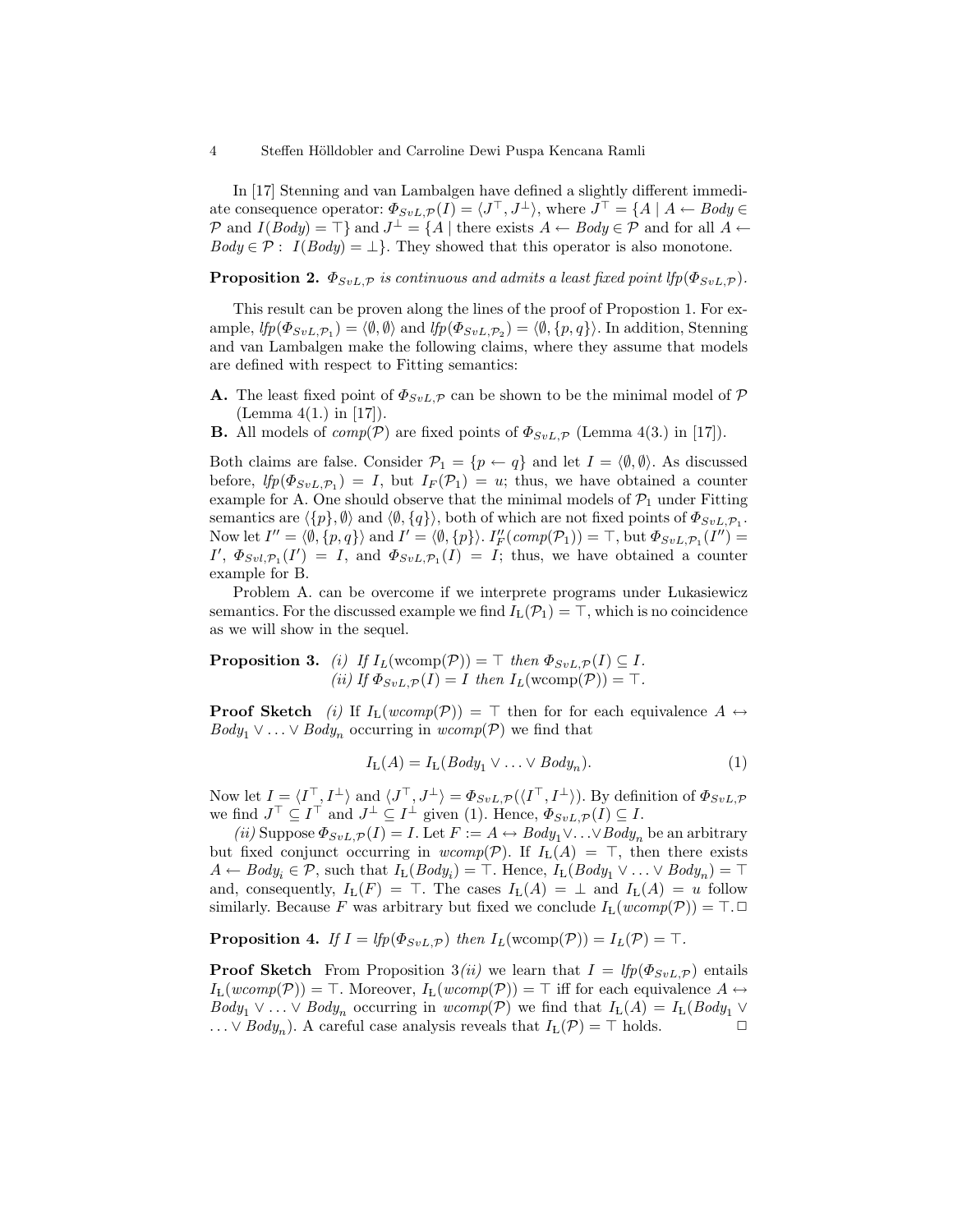### 3 The Core Method

In [10] a connectionist model generator for propositional logic programs using recurrent networks with feed-forward core was presented. It was later called the core method [2]. The core method has been extended and applied to a variety of programs including modal (see e.g. [5]) and first-order logic programs [1]. It is based on the idea that feed-forward connectionist networks can approximate almost all functions arbitrarily well [12,9] and, hence, they can also approximate – and in some cases compute – the immediate consequence operators associated with logic programs. Moreover, if such an operator is a contraction mapping on a complete metric space, then Banach's contraction mapping theorem ensures that a unique fixpoint exists such that the sequence constructed from applying the operator iteratively to any element of the metric space converges to the fixed point [8]. Turning the feed-forward core into a recurrent network allows to compute or approximate the least model of a logic program [11].

Kalinke has applied the core method to logic programs under the Fitting semantics presented in Section 2 [13]. In particular, her feed-forward cores compute  $\Phi_{F,P}$  for any given program P. Seda and Lane showed that the core method can be extended to many-valued logic programs [16]. Restricted to three-valued logic programs considered here, their cores also compute  $\Phi_{F,\mathcal{P}}$ . In the sequel, these approaches are modified in order to compute  $\Phi_{SvL,\mathcal{P}}$ .

Given a program  $P$ , the following algorithm translates  $P$  into a feed-forward core. Let m be the number of propositional variables occurring in  $P$ . Without loss of generality, we may assume that the variables are denoted by natural numbers from [1, m]. Let  $\omega \in \mathbb{R}^+$ .

1. The input and output layer is a vector of binary threshold units of length 2m representing interpretations. The  $2i - 1$ -st unit in the layers, denoted by  $i^{\top}$ , is active iff the *i*-th variable is mapped to  $\top$ . The 2*i*-th unit in the layers, denoted by  $i^{\perp}$ , is active iff the *i*-th variable is mapped to  $\perp$ . Both, the  $2i - 1$ -st and the  $2i$ -th unit, are passive iff the *i*-th variable is mapped to u. The case where both, the  $2i - 1$ -st and the 2i-th unit, are active is not allowed.

The threshold of each unit occurring in the input layer is set to  $\frac{\omega}{2}$ . The threshold of each  $2i - 1$ -st unit occurring in the output layer is set to  $\frac{\omega}{2}$ . The threshold of each  $2i$ -th unit occurring in the output layer is set to  $max\{\frac{\omega}{2}, l - \frac{\omega}{2}\}\$ , where l is the number of clauses with head i in  $P$ .

In addition, two units representing  $\top$  and  $\bot$  are added to the input layer. The threshold of these units is set to  $-\frac{\omega}{2}$ .

- 2. For each clause of the form  $A \leftarrow B_1 \wedge \ldots \wedge B_k$  occurring in  $P$ , do the following.
	- (a) Add two binary threshold units  $h^{\top}$  and  $h^{\perp}$  to the hidden layer.
	- (b) Connect  $h^{\top}$  to the unit  $A^{\top}$  in the output layer. Connect  $h^{\perp}$  to the unit  $A^{\perp}$  in the output layer.
	- (c) For each  $B_j$ ,  $1 \leq j \leq k$ , do the following.
		- i. If  $B_j$  is an atom, then connect the units  $B_j^{\top}$  and  $B_j^{\perp}$  in the input layer to  $h^{\top}$  and  $h^{\perp}$ , respectively.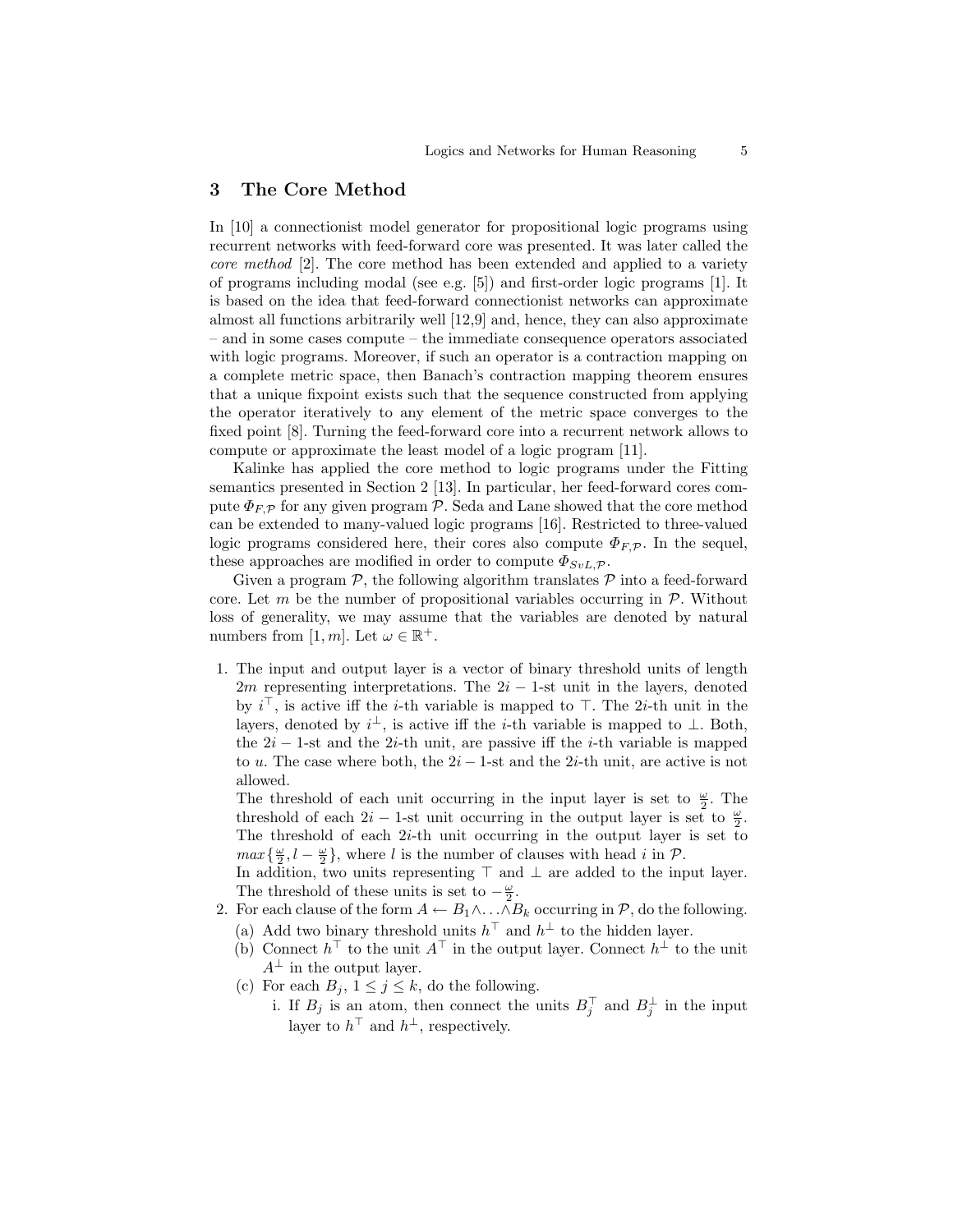- 6 Steffen Hölldobler and Carroline Dewi Puspa Kencana Ramli
	- ii. If  $B_i$  is the literal  $\neg B$ , then connect the units  $B^{\perp}$  and  $B^{\top}$  in the input layer to  $h^{\top}$  and  $h^{\perp}$ , respectively.
	- iii. If  $B_j$  is  $\top$ , then connect the unit  $\top$  in the input layer to  $h^{\top}$ .
	- iv. If  $B_j$  is  $\perp$ , then connect the unit  $\perp$  in the input layer to  $h^{\perp}$ .
	- (d) Set the threshold of  $h^{\top}$  to  $l \frac{\omega}{2}$ , where l is the number of clauses with head A in P. Set the threshold of  $h^{\perp}$  to  $\frac{\omega}{2}$ .
- 3. Set the weights associated with all connections to  $\omega.$

**Proposition 5.** For each program  $P$ , there exists a core of binary threshold units computing  $\Phi_{SvL,\mathcal{P}}$ .

**Proof** Assume that the input layer is actived at time t such that it represents an interpretation I. Then, at time  $t + 1$  an  $h^{\top}$ -unit representing  $A \leftarrow B_1 \wedge \ldots \wedge B_k$ in the hidden layer becomes active iff all units representing  $B_1, \ldots, B_n$  in the input layer are active, i.e., if  $I(B_1) = \ldots = I(B_n) = \top$ . Likewise, at time  $t + 1$ an  $h^{\perp}$ -unit representing  $A \leftarrow B_1 \wedge \ldots \wedge B_k$  in the hidden layer becomes active iff one unit representing the negation of  $B_1, \ldots, B_n$  in the input layer is active, i.e., if  $I(\neg B_1) \lor ... \lor I(\neg B_n) = \top$ . At time  $t + 2$  a unit representing A in the output later becomes active iff there is an active  $h^{\top}$ -unit representing  $A \leftarrow B_1 \wedge \ldots \wedge B_k$ at time  $t + 1$ . Likewise, at time  $t + 2$  a unit representing  $\neg A$  in the ouput layer becomes active iff all  $h^{\perp}$  units reprenting rules with head A are active at time  $t + 1$ . Thus, the core is a direct encoding of  $\Phi_{SvL,\mathcal{P}}$ .

Given a program  $P$  and its core, then a recurrent network can be constructed by connecting each unit in the output layer to its corresponding unit in the input layer with weight 1.

**Proposition 6.** For each program  $P$ , the corresponding recurrent network initialized by the empty interpretation will converge to a stable state which corresponds to the least fixed point of  $\Phi_{SvL,\mathcal{P}}$ .

Proof The result follows immediately from the construction of the recurrent network using Propositions 4 and 5.  $\Box$ 

The construction and the behavior of the networks is illustrated in Figure 1.

# 4 Human Reasoning

In this section we will discuss some examples taken from [3]. These examples were used by Byrne to show that classical logic cannot appropriately model human reasoning. Stenning and van Lambalgen argue that a three-valued logic programs under a completion semantics can well model human reasoning [17]. Moreover, as we will see, the core method presented in Section 3 serves as a connectionist model generator in these cases.

Consider the following sentences: If Marian has an essay to write, she will study late in the library. She has an essay to write. In [3] 96% of all subjects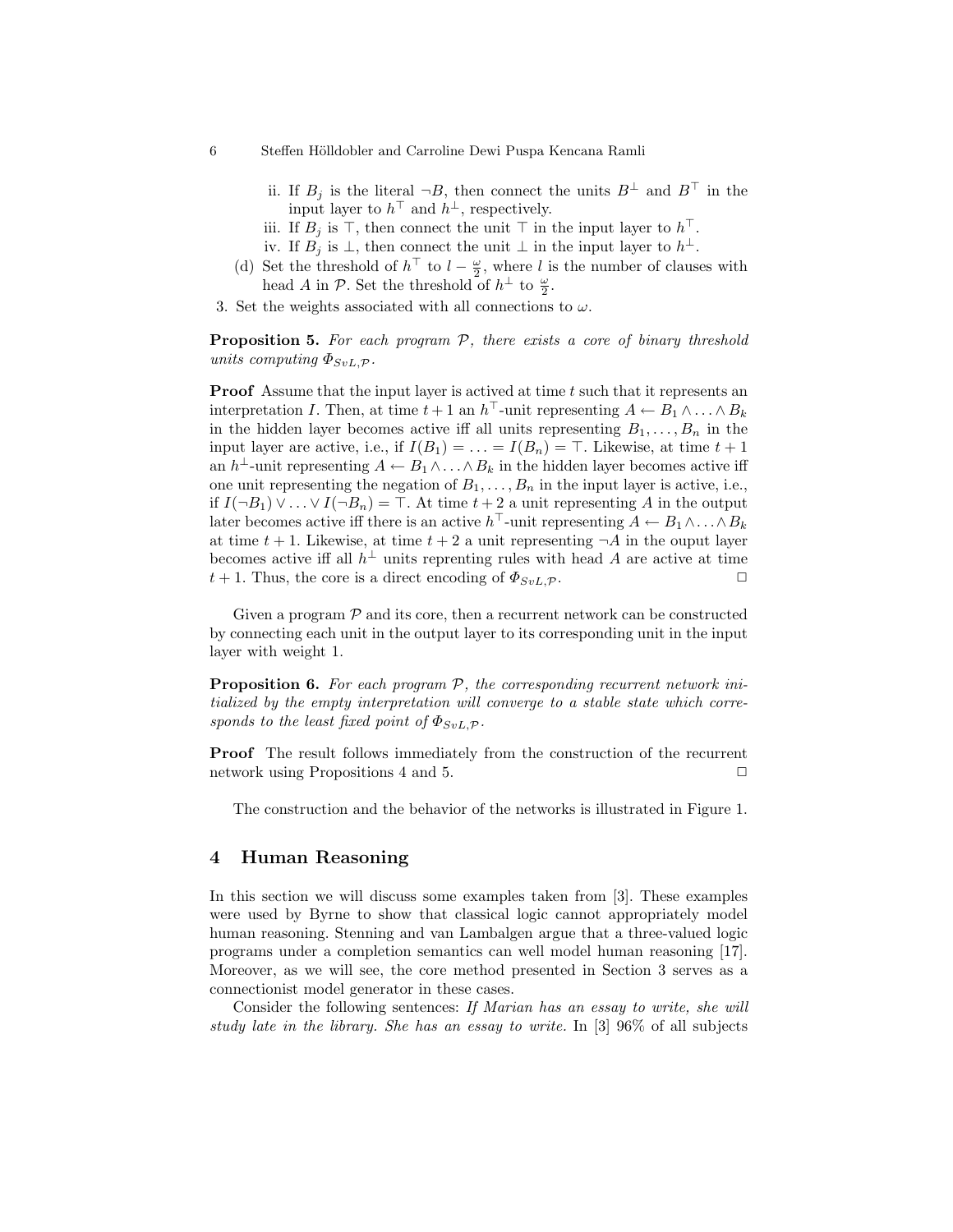

**Figure 1.** The stable states of the feed-forward cores for  $\mathcal{P}_1$  (left) and  $\mathcal{P}_2$  (right), where all connections have weight  $\omega$ , active units are shown in grey and passive units in white. The recurrent connections between corresponding units in the output and input layer are not shown.



**Figure 2.** The stable state of the feed-forward core for  $\mathcal{P}_3$ .

conclude that Marian will study late in the library. The two sentences can be represented by the program  $\mathcal{P}_3 = \{l \leftarrow e \land \neg ab, e \leftarrow \top, ab \leftarrow \bot\}.$  The first sentence is interpreted as a licence for a conditional and the atom ab is used to cover all additional preconditions that we may be unaware of. As we know of no such preconditions, the rule  $ab \leftarrow \perp$  is added. The corresponding network as well as its stable state are shown in Figure 2. From  $lfp(\Phi_{SvL, P_3}) = \langle \{l, e\}, \{ab\} \rangle$ follows that Marian will study late in the library.

Suppose now that the antecedent is denied: If Marian has an essay to write, she will study late in the library. She does not have an essay to write. In [3] 46% of subjects conclude that Marian will not study late in the library. These subject err with respect to classical logic. But they do not err with respect to the non-classical logic considered here. The two sentences can be represented by the program  $\mathcal{P}_4 = \{l \leftarrow e \land \neg ab, e \leftarrow \bot, ab \leftarrow \bot\}$ . The corresponding network as well as its stable state are shown in Figure 3. From  $lfp(\Phi_{SvL, P_4}) = \langle \emptyset, \{ab, e, l\} \rangle$ follows that Marian will not study late in the library.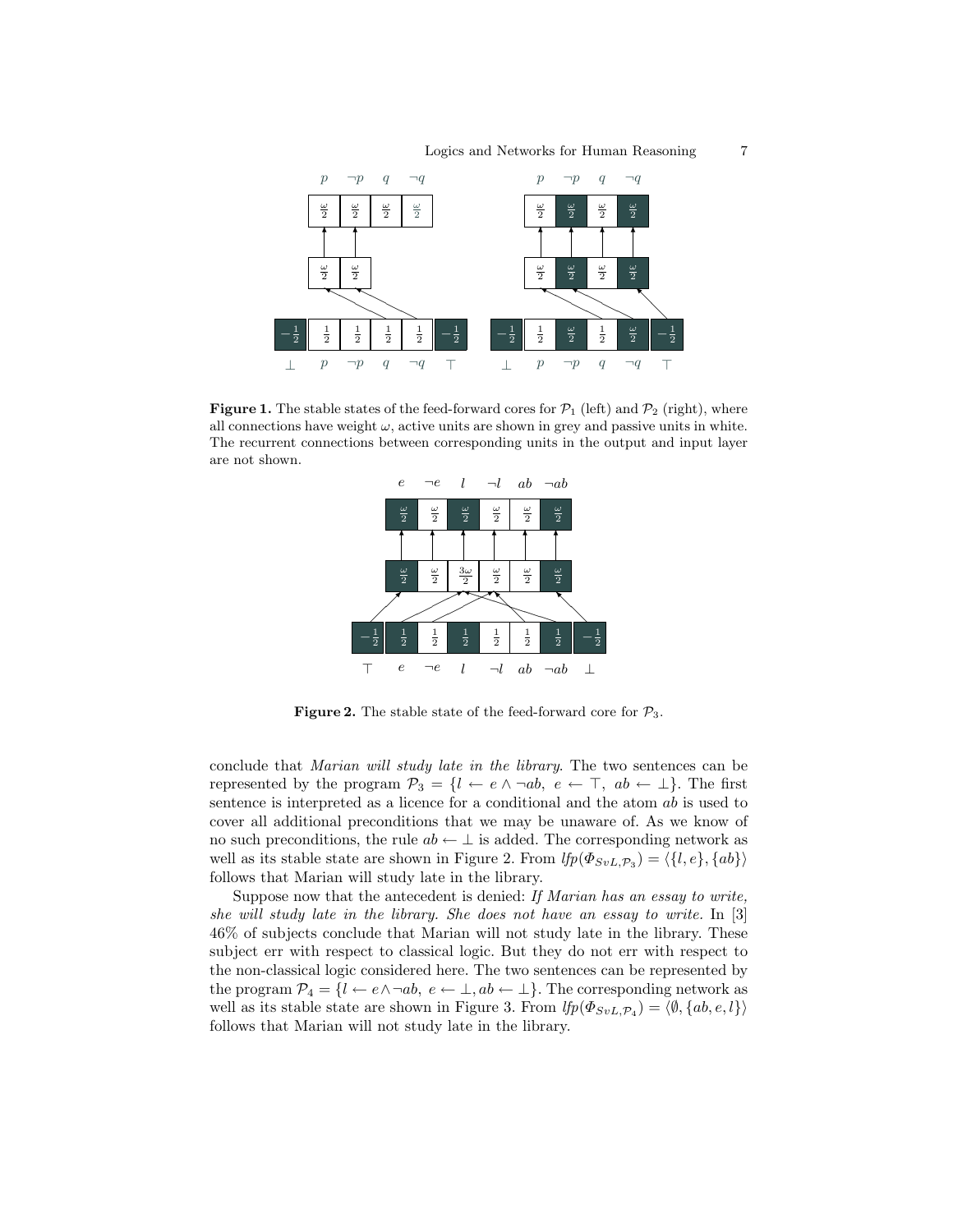

**Figure 3.** The stable state of feed-forward core for  $\mathcal{P}_4$ .

Now consider an alternative argument: If Marian has an essay to write, she will study late in the library. She does not have an essay to write. If she has textbooks to read, she will study late in the library. In  $[3]$  4\% of subjects conclude that Marian will not study late in the library. These sentences can be represented by  $\mathcal{P}_5 = \{l \leftarrow e \land \neg ab_1, e \leftarrow \bot, ab_1 \leftarrow \bot, l \leftarrow t \land \neg ab_2, ab_2 \leftarrow \bot\}.$ Due to lack of space we leave the construction of the network to the interested reader. From  $\text{If} p(\Phi_{SvL, \mathcal{P}_5}) = \langle \emptyset, \{ab_1, ab_2, e\} \rangle$  follows that it is unknown whether Marian will study late in the library. One should observe that  $lfp(\Phi_{F,\mathcal{P}_5}) =$  $\langle \emptyset, \{ab_1, ab_2, e, t, l\} \rangle$  and, consequently, one would conclude that Marian will not study late in the library. Thus, Fitting's operator leads to a wrong answer with respect to human reasoning, whereas Stenning and van Lambalgen's operator does not.

As final example consider the presence of an additional argument: If Marian has an essay to write, she will study late in the library. She has an essay to write. If the library stays open, she will study late in the library. In [3] 38% of subjects conclude that Marian will study late in the library. These sentences can be represented by  $\mathcal{P}_6 = \{l \leftarrow e \land \neg ab_1, e \leftarrow \top, l \leftarrow o \land \neg ab_2, ab_1 \leftarrow \neg o, ab_2 \leftarrow$  $\neg e, \}$ . As argued in [17] the third sentence gives rise to an additinal argument for studying in the library, viz. that the library is open. Likewise, there must be a reason for going to the library like, for example, writing an essay. The corresponding network as well as its stable state are shown in Figure 4. From  $lfp(\Phi_{SvL,\mathcal{P}_6}) = \langle \{e\}, \{ab_2\} \rangle$  follows that it is unknown whether Marian will study late in the library.

# 5 Discussion

We propose to use the Lukasiewicz semantics for three-valued logic programs in the area of human reasoning. Returning to our last example,  $\text{Ifp}(\Phi_{SvL,\mathcal{P}_6}) =$  $\langle \{e\}, \{ab_2\}\rangle$  is a model for both, the weak completion of  $\mathcal{P}_6$  and  $\mathcal{P}_6$  itself, under the Lukasiewicz semantics, whereas it is – somewhat surprisingly – a model for the weak completion of  $P_6$  but not for  $P_6$  under the Fitting semantics. Under the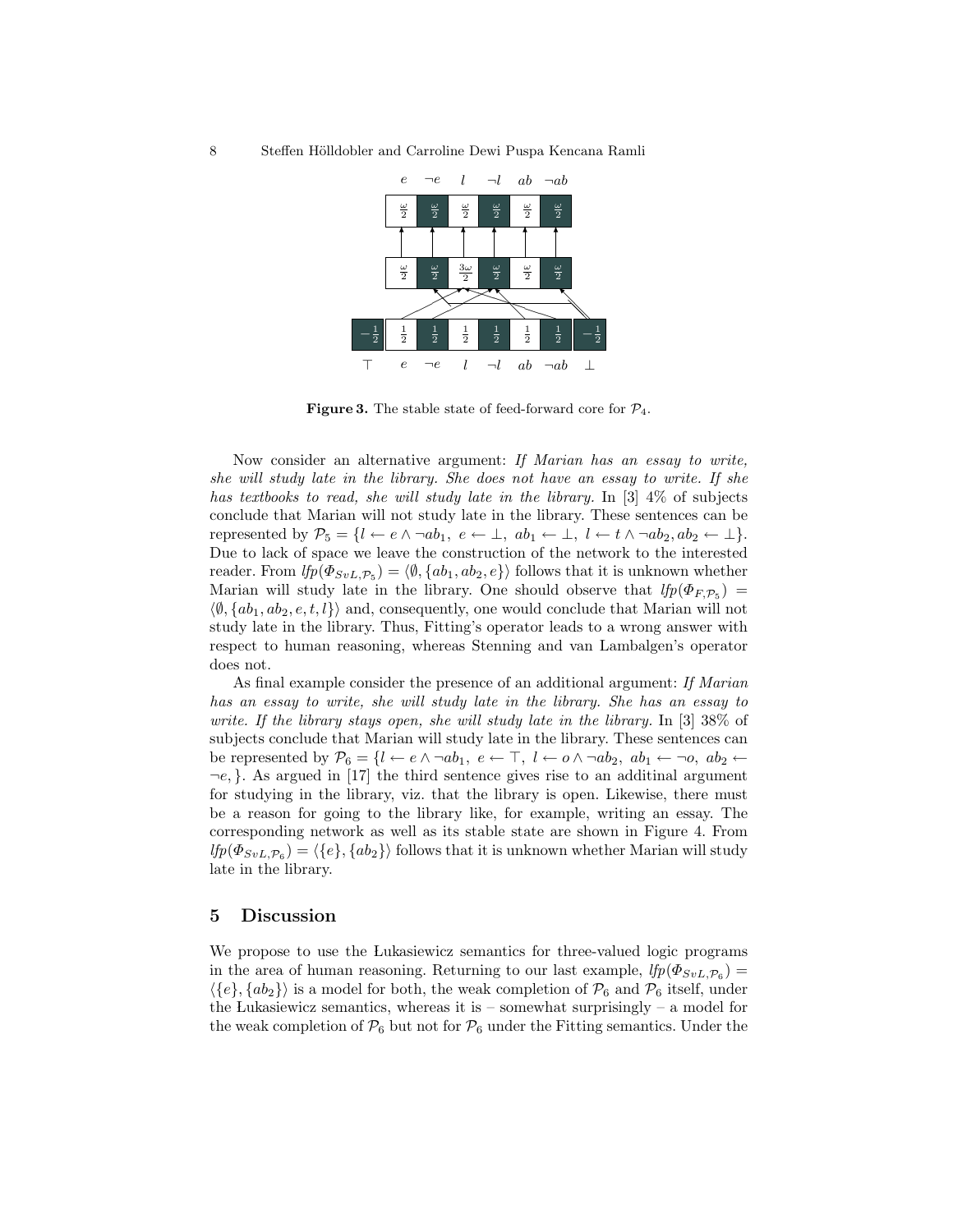

**Figure 4.** The stable state of feed-forward core for  $\mathcal{P}_6$ .

 Lukasiewicz semantics the completion of a three-valued logic program is exactly what completion was originally thought of, viz., the addition of the only-if halves to a program specifying the if-halves [4]. Nevertheless, whether Lukasiewicz semantics is adequate for human reasoning in a broader sense remains to be seen.

We showed that the core method can be adapted to implement the revised immediate consequence operator of Stenning and van Lambalgen. We presented an algorithm for constructing the networks and proved that the networks settle down in a state encoding the least fixed point of the operator. Although our networks consist of logical threshold units, we claim that they can be replaced by bipolar sigmoidal ones while preserving the relationship to logic programs by applying the method first presented in [6] (see also [5]). The modified networks can then be trained using backpropagation or related techniques, rule extraction methods can be applied to the trained networks and the neural-symbolic cycle can be closed.

In our networks units come in pairs, where the first (second) element represents the fact that the corresponding variable or formula is mapped to true (false). In [17] similar networks are proposed – albeit in a three-dimensional setting – and, in addition, the elements of each pair inhibit each other. From a logical point of view such an inhibition is unnecessary – it can never be the case that both elements are active – as long as the units of the input layer are not externally activited. In a general setting, however, where context information is used to activate the input units, such inhibitory connections establishing a winner-take-all behaviour are very useful. Unfortunately, the presented theoretical results concerning the core networks and their relation to logic programs do not apply in this case anymore unless we would be able to show that  $\Phi_{SvL,\mathcal{P}}$  is a contraction.

In [17] additional techniques like integrity constraints and abduction are suggested to handle additional human reasoning tasks. At the moment, we do not know how to map these into the core method.

In the field of Logic Programming Fitting's three-valued (first-order) logic has been used in termination analysis. It remains to be seen whether these